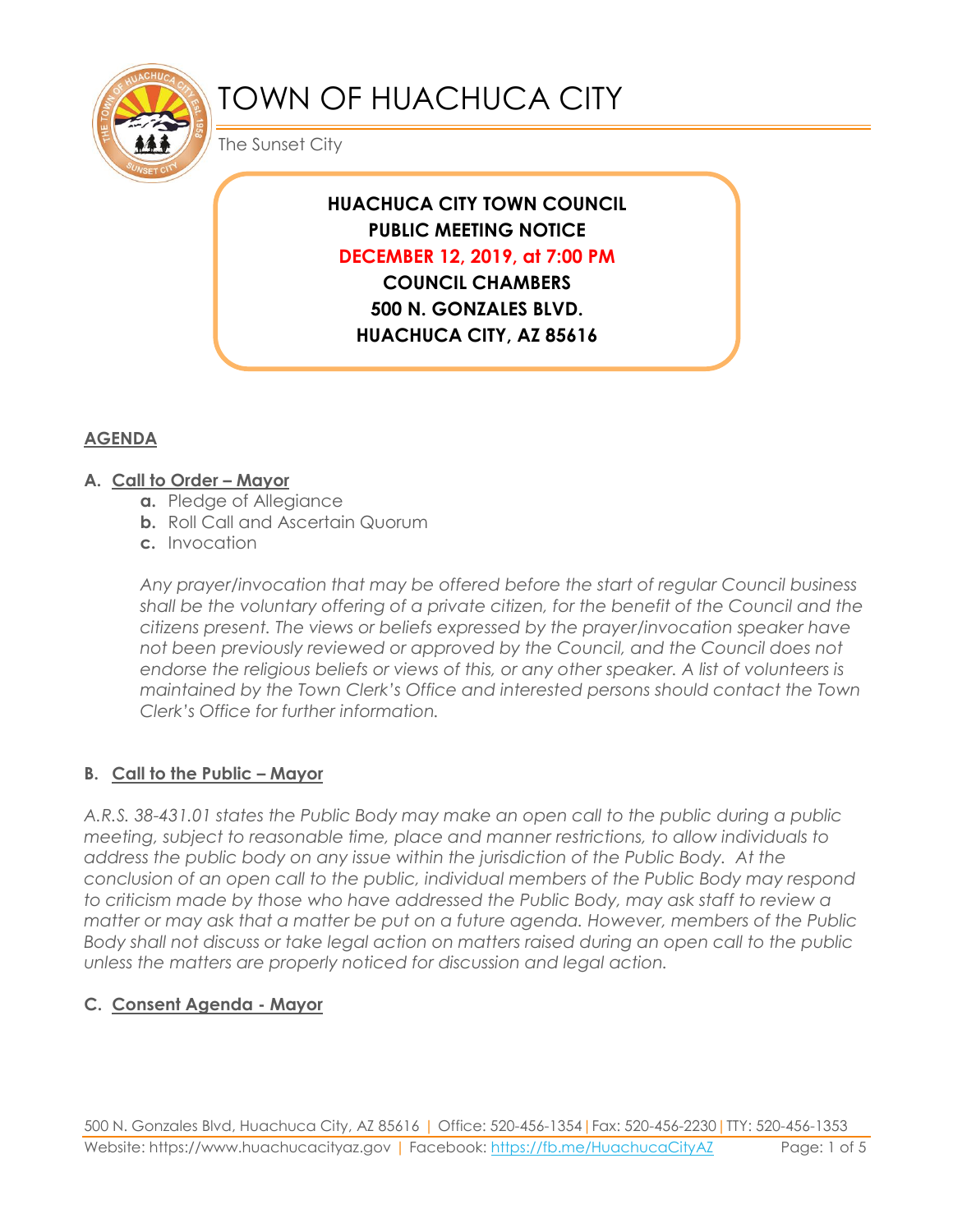*All items listed in the Consent Agenda are considered routine matters and will be enacted by one motion of the Council. There will be no separate discussion of these items unless a Member of the Town Council requests that an item or items be removed for discussion. Council Members may ask questions without removal of the item from the Consent Agenda. Items removed from the Consent Agenda are considered in their normal sequence as listed on the agenda, unless called out of sequence.*

- **C.1 Consider approval of the minutes of the Council Work session held on November 14, 2019.**
- **C.2 Consider approval of the minutes of the Council meeting held on November 14, 2019**
- **C.3 Consider approval of the minutes of the Special Council meeting held on December 5, 2019.**
- **C.4 Consider approval of the minutes of the Executive Session held on December 5, 2019.**
- **C.5 Consider approval of the Payment Approval Report in the amount of \$ 175,368.01**
- **C.6 Council acceptance of Jean Post letter of resignation from Planning & Zoning Committee.**
- **C.7 Consider approval of payment of \$5580.00 to Elite Sales for landfill equipment repair.**
- **C.8 Consider approval of payment of \$6575.00 to K12 Handhelds for library digital history project.**
- **C.9 Consider approval of payment of \$7520.23 to Elite Sales to repair scraper seat suspension.**
- **C.10 Authorize the declaration as surplus property the following items, to be sold by auction or otherwise disposed of in accordance with Town Policy:**
	- **A. 1983 Dodge 4x4 VIN** *1B7LW34W0DS486119*

#### **D.** Unfinished Business before the Council – Mayor

*Public comment will be taken at the beginning of each agenda item, after the subject has been announced by the Mayor and explained by staff. Any citizen, who wishes, may speak one time for five minutes on each agenda item before or after Council discussion. Questions from Council Members, however, may be directed to staff or a member of the public through the Mayor at any time.*

# **E. New Business Before Council - Mayor**

*Public comment will be taken at the beginning of each agenda item, after the subject has been announced by the Mayor and explained by staff. Any citizen, who wishes, may speak one time for five minutes on each agenda item before or after Council discussion. Questions from Council Members, however, may be directed to staff or a member of the public through the Mayor at any time.*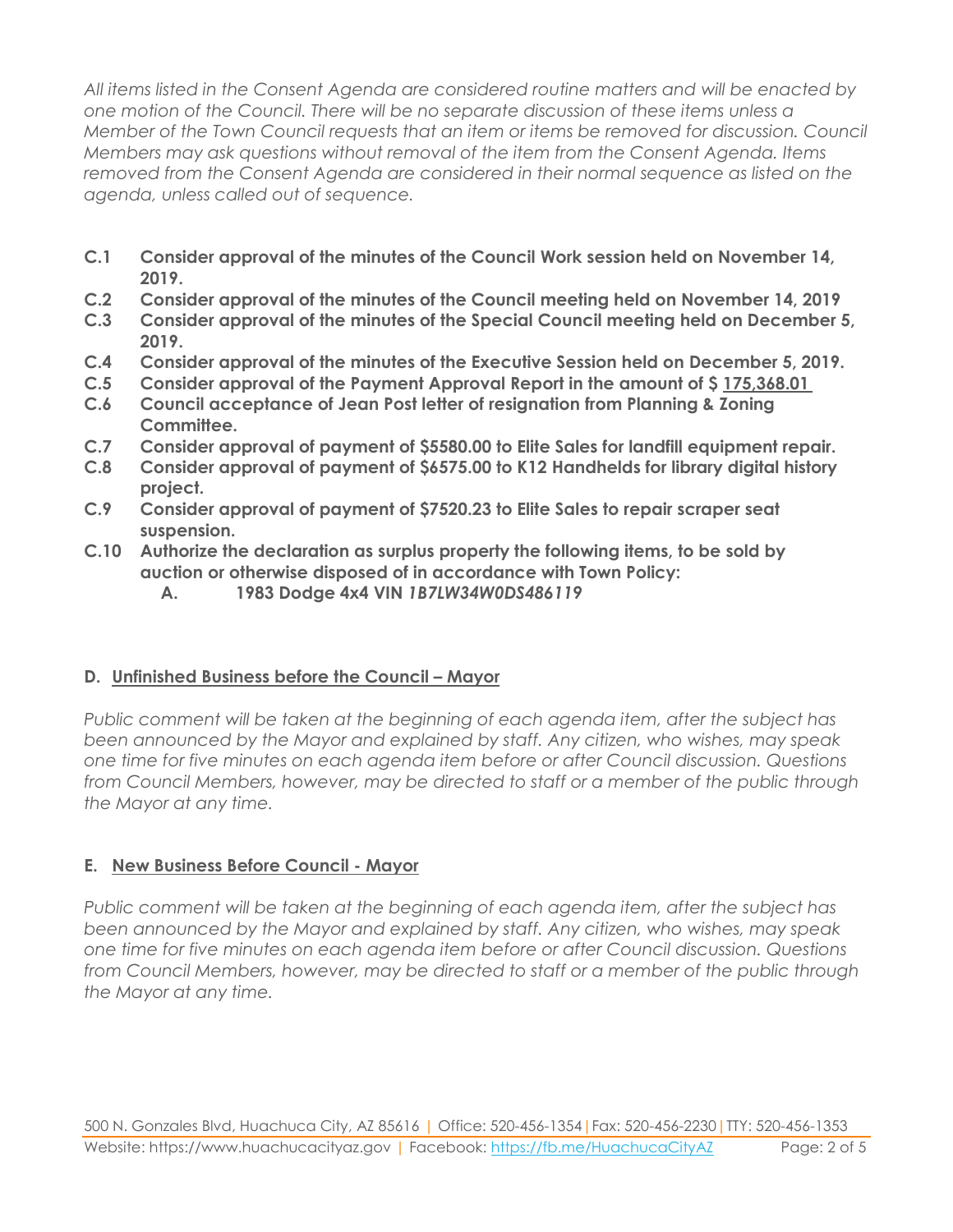**E.1 Discussion and or/Action [Mayor Wallace]:** Swearing in of new Town Councilmember Jean Post.

#### **E.2 Discussion only [Mayor Wallace]: Presentation of plaques to Christmas Light Sponsors & parade collaboration**

- Mr. Shed (Jim Goad)
- JD Rock & Sand
- Grasshopper
- Public Surplus
- Campstone Transfer (Parade Collaboration)

**E.3 Discussion and or/Action [Mayor Wallace]:** Recognition and welcome of Miriam Bear as new Town Police officer.

**E.4 Discussion and or/Action [Steve Haymore]:** November 2019 Town Finance Report

**E.5 Discussion and or/Action [Keith Dennis]:** Discussion of 2020 Community Development Block Grant (CDBG) process

**E.6 Discussion and or/Action {Mayor Wallace]:** Executive [closed] session, pursuant to A.R.S. 38-431.03(A)(1), for discussion and six month evaluation of the Town Clerk, Janine Rustine, job performance and salary. Any formal action to change employment terms would be taken in open session.

**E.7 Discussion only [Mayor Wallace]:** Closing comments and photo with departing Town Manager, Matthew Williams

**E.8 Discussion and or/Action [Steve Palmer]:** Presentation and Council consideration to accept the Town's Fiscal Year 2018-19 Audit.

**E.9 Discussion only [Mayor Wallace]:** Water/Sewer 3% utility rate increases effective January 1, 2020.

**E.10 Discussion and or/Action [Mayor Wallace]:** Selection of contractor for the emergency signal installation project from the following bid options:

| A. Mountain Power      | \$158,551.12 |
|------------------------|--------------|
| <b>B. AJP Electric</b> | \$259,010.00 |
| C. Contractors West    | \$409,540.00 |

**E.11 Discussion and or/Action [Mayor Wallace]:** Approval of the Town's expense for the emergency signal project from the following bid options:

A. Mountain Power \$15,120.63 B. AJP Electric \$67,005.00

C. Contractor's West \$132,270.00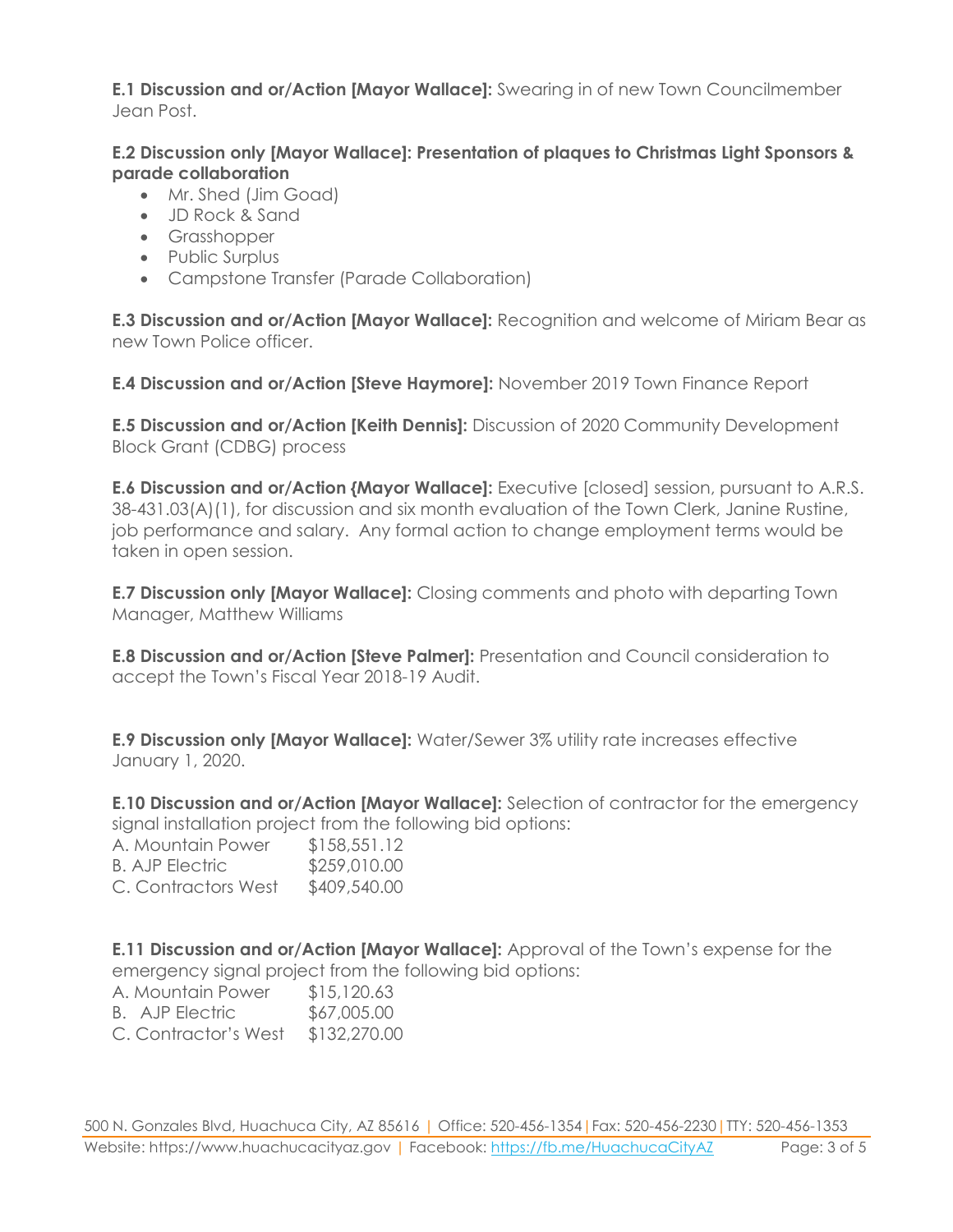**E.12 Discussion and or/Action [Mayor Wallace]:** Selection of contractor for Highway User Revenue Fund [HURF] construction projects from the following options. Council may also select which of the individually quoted projects to have completed.

**A.** BNR Paving \$31,419.03 (*to complete all six projects*) **B.** KE&G  $$88,950.18$  (*to complete all six projects*)

The six projects under consideration are: 1) Project Location: South side intersection of Howard & McCray Streets, Project Description: Remove & Repave; 2) Project Location: Behind Huachuca City Fire Station, Project Description: Remove & Repave; 3) Project Location: Skyline Drive, Project Description: Remove and Repave section of Skyline leading to landfill entrance; 4) Project Location: City Hall parking Lot, Project Description: Seal Coating & Crack Filling; 5) Project Location: Huachuca City Library Parking Lot Behind Senior Center, Project Description: Remove and Repave small section of parking lot; and 6) Project Location: In front of Huachuca City Library, Project Description: Install Parking Lot Drainage Concrete Catch Basin.

**E.13 Discussion and or/Action [Mayor Wallace]:** Adoption of Resolution No. 2019-35 approving a fee schedule for services related to the Town's Neighborhood Preservation and Vacant Property Registry Code.

**E.14 Discussion and or/Action [Mayor Wallace]:** Legacy Foundation Innovation Grant award for the Town Bus Line and Community Garden.

**E.15 Discussion and or/Action [Manager Williams]:** Adoption of Resolution No. 2019-32 approving an Intergovernmental Agreement with the City of Sierra Vista for Emergency Signal Maintenance.

**E.16 Discussion and or/Action [Manager Williams]:** Adoption of an agreement with the Sierra Vista Metropolitan Planning Organization [SVMPO] for annual Town matching funds.

**E.17 Discussion and or/Action [Manager Williams]:** Council consideration to continue using the current landfill cell or to begin the process of opening the new landfill cell.

**E.18 Discussion and or/Action [Town Manager]:** Council reconsideration of Resolution No. 2019-25, which approved installation of four stop signs at the intersection of Navajo & Mohave.

**E.19 Discussion only [Mayor Wallace and Manager Williams]:** The Town Council might vote to go into Executive [closed] session, pursuant to A.R.S. 38-431.03(A)(1), to conduct Town Manager, Matthew Williams' exit employment interview.

- **F. Town Manager's Report**
- **G. Items to be placed on future agendas**
- **H. Reports of Current Events by Council**